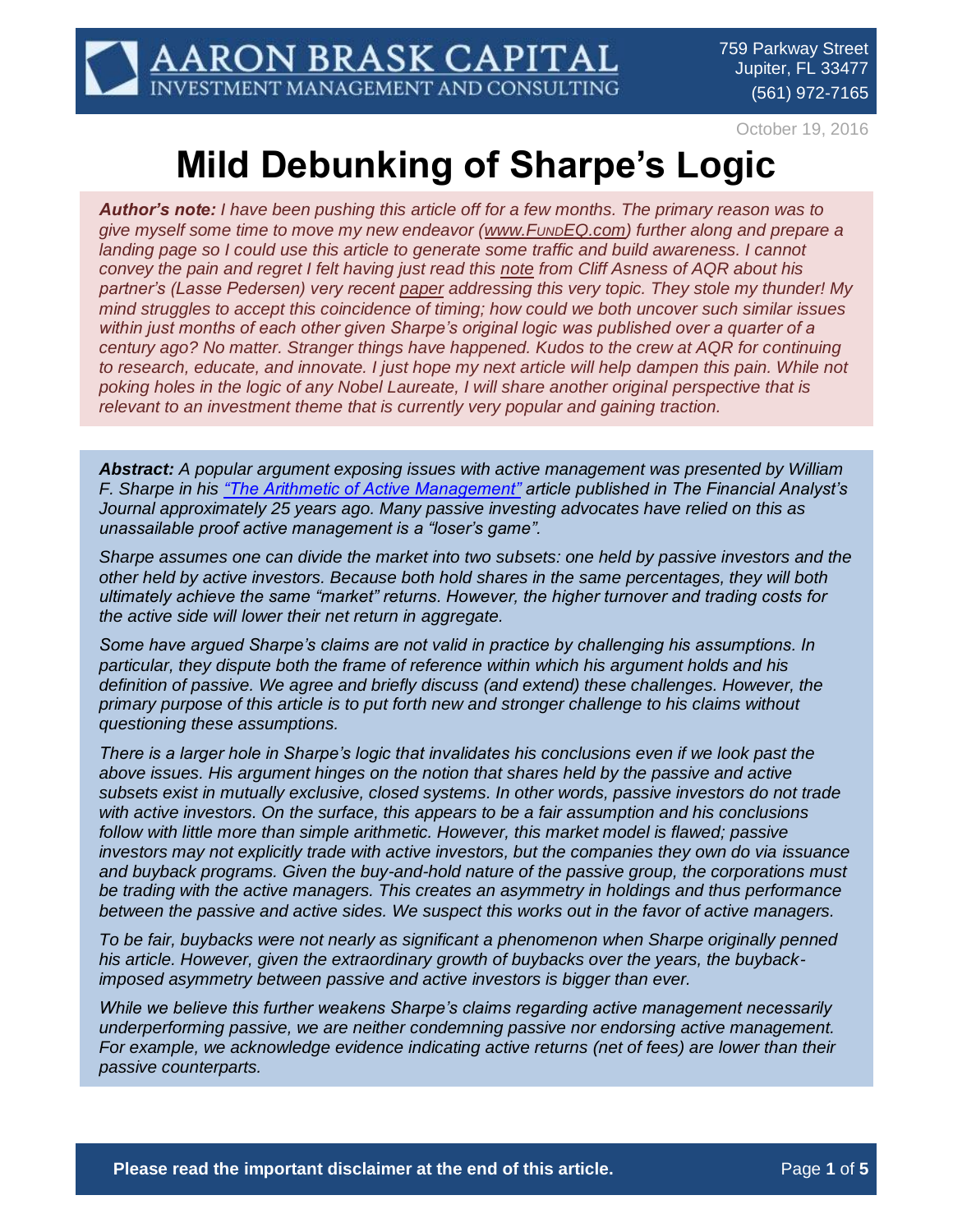## **The Original Argument**

Readers of this article probably need no reminder regarding Bill Sharpe's *[The Arithmetic of](https://web.stanford.edu/~wfsharpe/art/active/active.htm)  [Active Management](https://web.stanford.edu/~wfsharpe/art/active/active.htm)* . The beauty of his logic is that it was simple; he needed no numbers, just simple arithmetic.

For years this logic has been used to market lower-cost passive investments and discredit approaches based on active management. Even Jack Bogle leverages this logic in his *[The](https://www.amazon.com/Little-Book-Common-Sense-Investing-ebook/dp/B008W02TIG)  [Little Book of Common Sense Investing](https://www.amazon.com/Little-Book-Common-Sense-Investing-ebook/dp/B008W02TIG)*. To be clear, I am a fan of index-based strategies overall (it is so easy to do worse). However, I find few advocates of index investing truly understand that low-fee index funds can have [high costs.](http://www.aaronbraskcapital.com/research/low-fees-high-costs/)

## **Known Flaws in Sharpe's Logic**

Arguments have surfaced over the years challenging Sharpe's logic. They generally revolve around two related issues. The first is Sharpe's definition of passive and the second is his frame of reference.

In practice, the definition of passive is not unique. There are many flavors of passive funds. Even those that follow Sharpe's definition and weight according to market capitalization apply different constraints (e.g., caps on individual stock or sector weights). Moreover, an entirely new class of passive strategies have evolved and taken the label *smart beta*.

The second challenge comes from the frame of reference. Sharpe's logic works given one is confined to a particular universe of stocks. However, the investment industry has dissected this universe many different ways (small versus large, value versus growth<sup>1</sup>, etc.) and created a variety of sub-indices. The very existence of these products has made it possible for *index* investors themselves to distort the prices of these sub-universes.

The chart below shows the market capitalization of small, mid, and large capitalization ETFs (iShares and Vanguard) as a percentage of the total market capitalization for each size category. The small capitalization ETFs represent a much larger percentage of their overall market capitalizations. Presumably, the higher ETF coverage relative to the overall small market is a result the Fama and French studies indicating small companies outperform. No matter the reason, investors have clearly used ETFs to pile into small capitalization stocks. This makes it unsurprising that our valuation models indicate small capitalization stocks are significantly more expensive than large capitalizations stocks.

 $\overline{a}$ 

We find the definitions of value and growth (as being opposites or mutually exclusive concepts) is one of the most disappointing notions to evolve in the world of investing. We discuss this to some extent in our note *Index* [Investing: Low Fees but High Costs.](http://www.aaronbraskcapital.com/research/low-fees-high-costs/)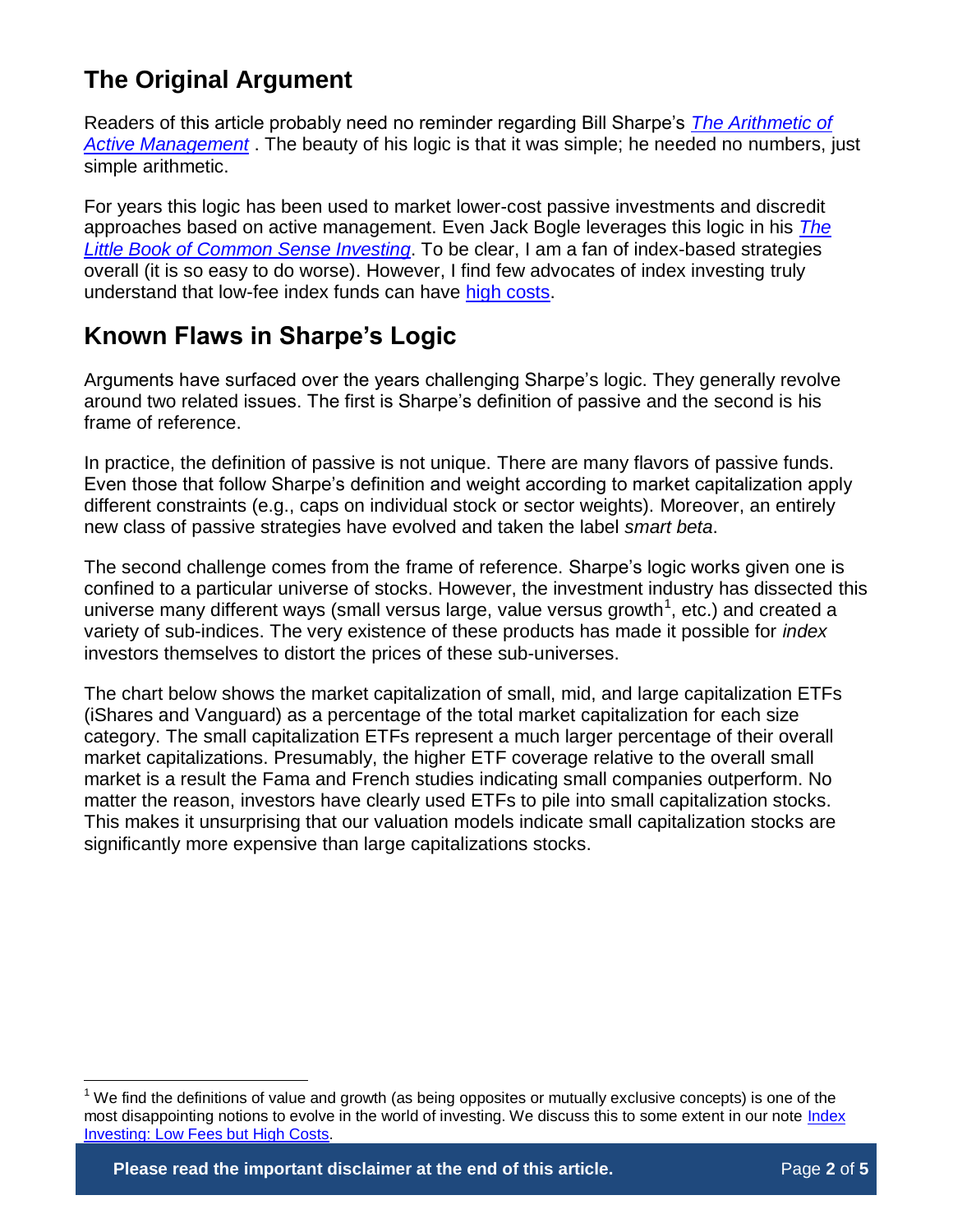

**Figure 1: ETF Representation of Small, Mid, and Large as a Percentage of Total Market Capitalization**

*Source: Aaron Brask Capital*

More generally, the availability of various factors and other hot items in the ETF format encourages thematic investing and hence bubbles in those sectors. As a result, this commoditization of factor and themes likely creates more alpha for the active side to monetize. Notwithstanding, it is uncertain whether or not an active managers harvest this potential alpha.

Based on this logic, we would caution investors to think (i.e., consider valuations) before diving into some of the recent flavors of the day (e.g., low volatility and dividend payers). In our experience, marketing seemingly trumps quality in the investment industry as product providers cater to advisors and their sales pitches rather than investors and performance.

## **A New<sup>2</sup> Flaw in Sharpe's Logic**

While we agree with the previously discussed issues above regarding Sharpe's logic, we are not reiterating those definitional arguments here. In fact, our argument is more general; it refutes Sharpe's claims while still accepting his definitions for passive as well as his frame of reference. The simple flaw we identify with Sharpe's logic is that his definition of passive and active investors are not mutually exclusive. *Stock buybacks* cross this divide.

If passive investors remain passive, the corporates must be transacting with the active investors. This creates an asymmetry in the holdings and thus returns experienced between passive and active investors.

Buybacks tend to be cyclical in nature with corporates buying back the most shares during booms and market peaks while repurchasing the least during market declines and bottoms. As a result, we suspect this asymmetry favors active investors who are taking the other side of the buyback trades. Our back-of-the-envelope calculations<sup>3</sup> indicate this buyback asymmetry could provide somewhere in the neighborhood of 25bps of alpha for the active side. This, of course, is before fees. However, our point here is not to hash out numbers; we are simply exposing what we believe to be a significant hole in Sharpe's logic.

 $\overline{a}$  $2$  Well, at least I thought it was new until seeing the recent AQR paper.

 $3$  We divide up the last six years into three periods. In the first two-year period we estimate \$250bn of buybacks while the market was undervalued by say 50%. During the second two-year period we assume markets were fairly valued. During the last two-year period we estimate \$1.2tn of buybacks while the market was 50% overvalued. This nets out to about \$275bn of alpha asymmetry. That works out to about \$46bn or 25bps of alpha per year.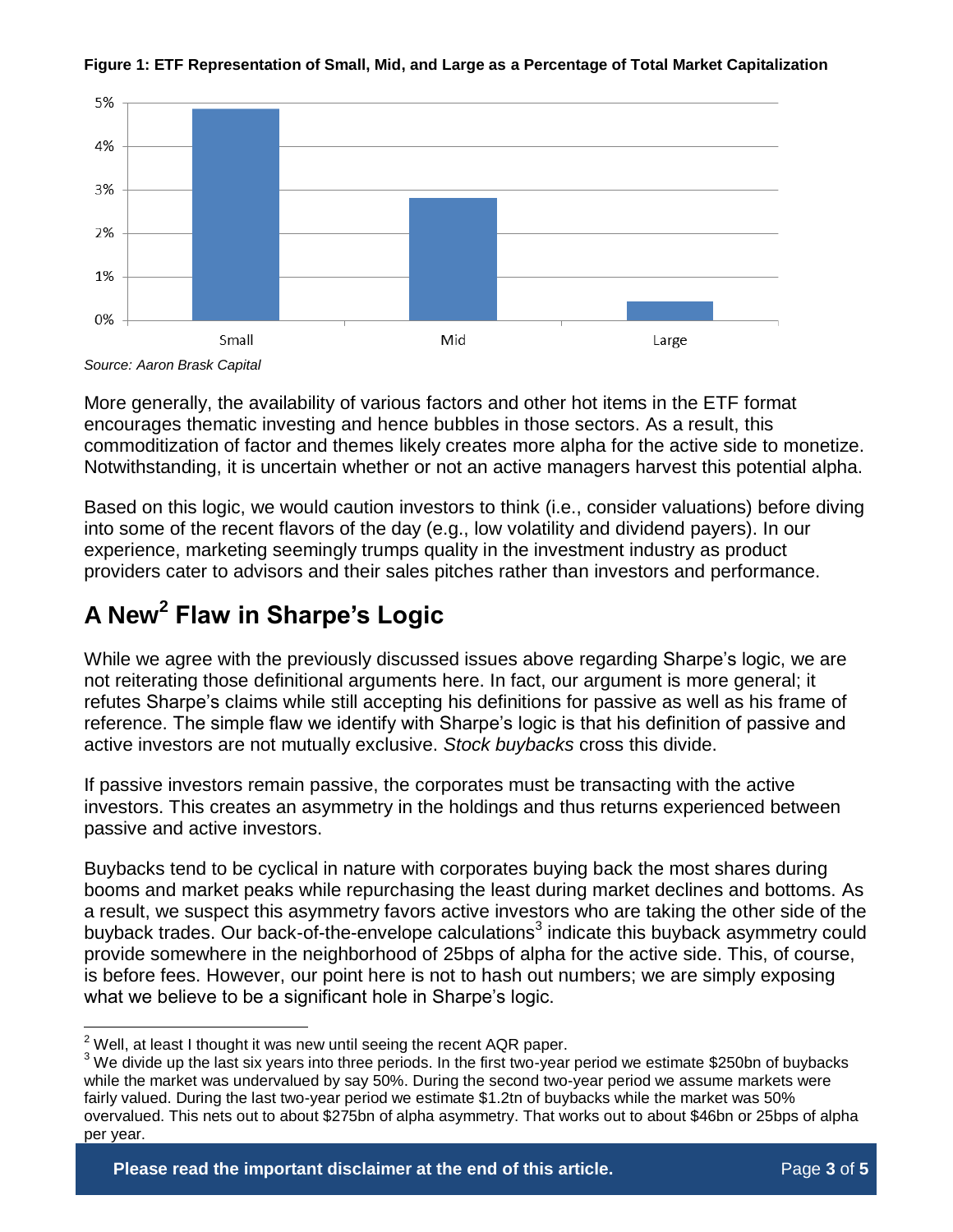**Figure 2: Buybacks – Crossing the Divide of Passive and Active**



*Source: Aaron Brask Capital*

#### **Conclusions**

Many have refuted Bill Sharpe's logic regarding the math behind passive and active management. Most have challenged his assumptions and presented empirical evidence. Our argument is more condemning in the sense that it accepts his assumptions and still invalidates his claims.

We suspect the buyback asymmetry we highlighted provides a significant source of alpha for active investors. Does it justify all of the higher fees associated with the active management industry? We suspect not (especially when taxes are taken into account). Theoretical logic aside, the empirical evidence on returns still indicates active managers do not quite earn their keep.

**Note:** To be clear, we have immense respect for Sharpe and index investing. We simply find his arguments are not as airtight as many believe. We also note that share buybacks were not nearly as popular in 1991 when Sharpe wrote this article. Without doubt, buybacks have grown far more than, say, dividends since then. For example, S&P 500 dividends increased by a factor of less than four since 1991 but buybacks increased approximately 15-fold.